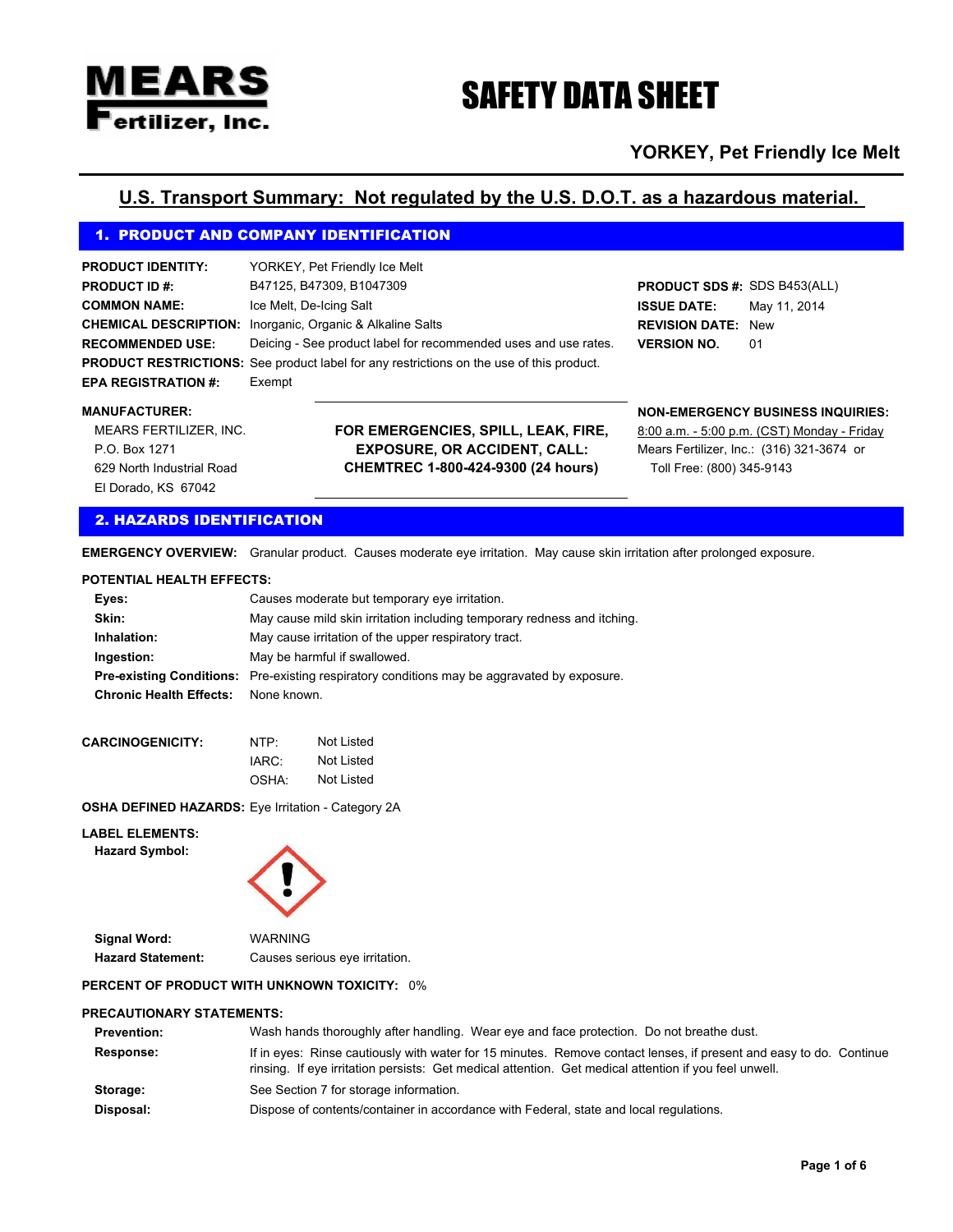**HAZARD(S) NOT OTHERWISE CLASSIFIED:** Not classified **SUPPLEMENTAL INFORMATION:** Not applicable

# 3. COMPOSITION / INFORMATION ON INGREDIENTS

| <b>MIXTURES</b>      |               |           |  |  |
|----------------------|---------------|-----------|--|--|
| <b>Chemical Name</b> | % Weight      | CAS Reg.# |  |  |
| Magnesium Chloride   | 74.0 - 76.0%  | 7789-30-3 |  |  |
| Potassium Chloride   | 24.0% - 26.0% | 7447-40-7 |  |  |

**There are no additional ingredients present which, within the current knowledge of the supplier and in the concentrations applicable, are classified as hazardous to health or the environment and hence require reporting in this section. Other ingredients not specifically listed are considered non-hazardous and are confidential business information under 29 CFR 1910.1200(I).** 

See Section 8 for exposure limits.

| <b>4. FIRST AID MEASURES</b> |                                                                                                                                                                                                                                                               |
|------------------------------|---------------------------------------------------------------------------------------------------------------------------------------------------------------------------------------------------------------------------------------------------------------|
| IF IN EYES:                  | Do not rub eyes. Flush eyes immediately and thoroughly with running water for 15 minutes. Lift eyelids to facilitate<br>irrigation. If present, remove contact lenses after 5 minutes and continue rinsing. If irritation persists, get medical<br>attention. |
|                              | IF ON SKIN OR CLOTHING: Remove contaminated clothing and wash before re-using. Wash skin with soap and water. Get medical attention if<br>irritation persists.                                                                                                |
| IF SWALLOWED:                | Call a poison control center or doctor immediately for treatment advice. Do not induce vomiting unless told to do so<br>by a poison control center or doctor. Do not give anything by mouth to an unconscious person.                                         |
| IF INHALED:                  | Move person to fresh air and assist breathing as needed. Seek medical attention if irritation occurs.                                                                                                                                                         |
| <b>NOTES TO PHYSICIAN:</b>   | Ensure that medical personnel are aware of the material(s) involved, and take precautions to protect themselves.<br>Patient treatment should be based on sound judgment of the physician and the individual reactions of the patient.                         |

| <b>5. FIRE FIGHTING MEASURES</b>         |                                                                                                                                                                                                                                                                                     |
|------------------------------------------|-------------------------------------------------------------------------------------------------------------------------------------------------------------------------------------------------------------------------------------------------------------------------------------|
| <b>EXTINGUISHING MEDIA:</b>              | Water fog, water spray, foam, dry chemical, carbon dioxide $(CO2)$ . Do not use a water jet, as<br>this will spread the fire.                                                                                                                                                       |
| <b>SPECIAL FIRE FIGHTING PROCEDURES:</b> | Wear NIOSHA/MSHA approved self-contained breathing apparatus and full protective gear.<br>Dike area to prevent runoff and contamination of water sources. Dispose of fire control water<br>later. Avoid breathing vapors; keep upwind. Use water spray to cool unopened containers. |
| <b>HAZARDOUS COMBUSTION PRODUCTS:</b>    | Thermal decomposition products may include toxic and corrosive fumes of chlorides.                                                                                                                                                                                                  |

**UNUSUAL FIRE AND EXPLOSION HAZARDS:** None known.

# 6. ACCIDENTAL RELEASE MEASURES

| <b>PERSONAL PRECAUTIONS:</b>                               | Keep unnecessary personnel away. Material can be slippery when wet. Wear appropriate protective<br>equipment and clothing during cleanup. For personal protection see Section 8. Avoid inhalation of dust<br>and contact with skin and eyes. Ensure adequate ventilation.                                                                                                            |
|------------------------------------------------------------|--------------------------------------------------------------------------------------------------------------------------------------------------------------------------------------------------------------------------------------------------------------------------------------------------------------------------------------------------------------------------------------|
| <b>ENVIRONMENTAL PRECAUTIONS:</b>                          | Avoid dispersal of spilled material and runoff and contact with soil, waterways, drains and sewers. Inform<br>the relevant authorities if the product has caused environmental pollution (sewers, waterways, soil or air).                                                                                                                                                           |
| <b>METHODS AND MATERIALS FOR CONTAINMENT AND CLEAN UP:</b> |                                                                                                                                                                                                                                                                                                                                                                                      |
| <b>Small Spill:</b>                                        | Stop leak if without risk. Move containers from spill area. Sweep up or vacuum spillage and collect in<br>suitable container for disposal. Clean surface thoroughly for residual contamination. For waste disposal<br>see Section 13.                                                                                                                                                |
| Large Spill:                                               | Stop leak if without risk. Prevent entry into sewers, water courses, basements or confined areas by<br>diking area with sand or earth. If product is uncontaminated, spilled material may be applied at the rate<br>recommended on the label. Dispose of surplus and non-recyclable products via a licensed waste<br>disposal contractor. See Section 13 for additional information. |
| <b>GENERAL CAUTION:</b>                                    | Spill area may be quite slippery.                                                                                                                                                                                                                                                                                                                                                    |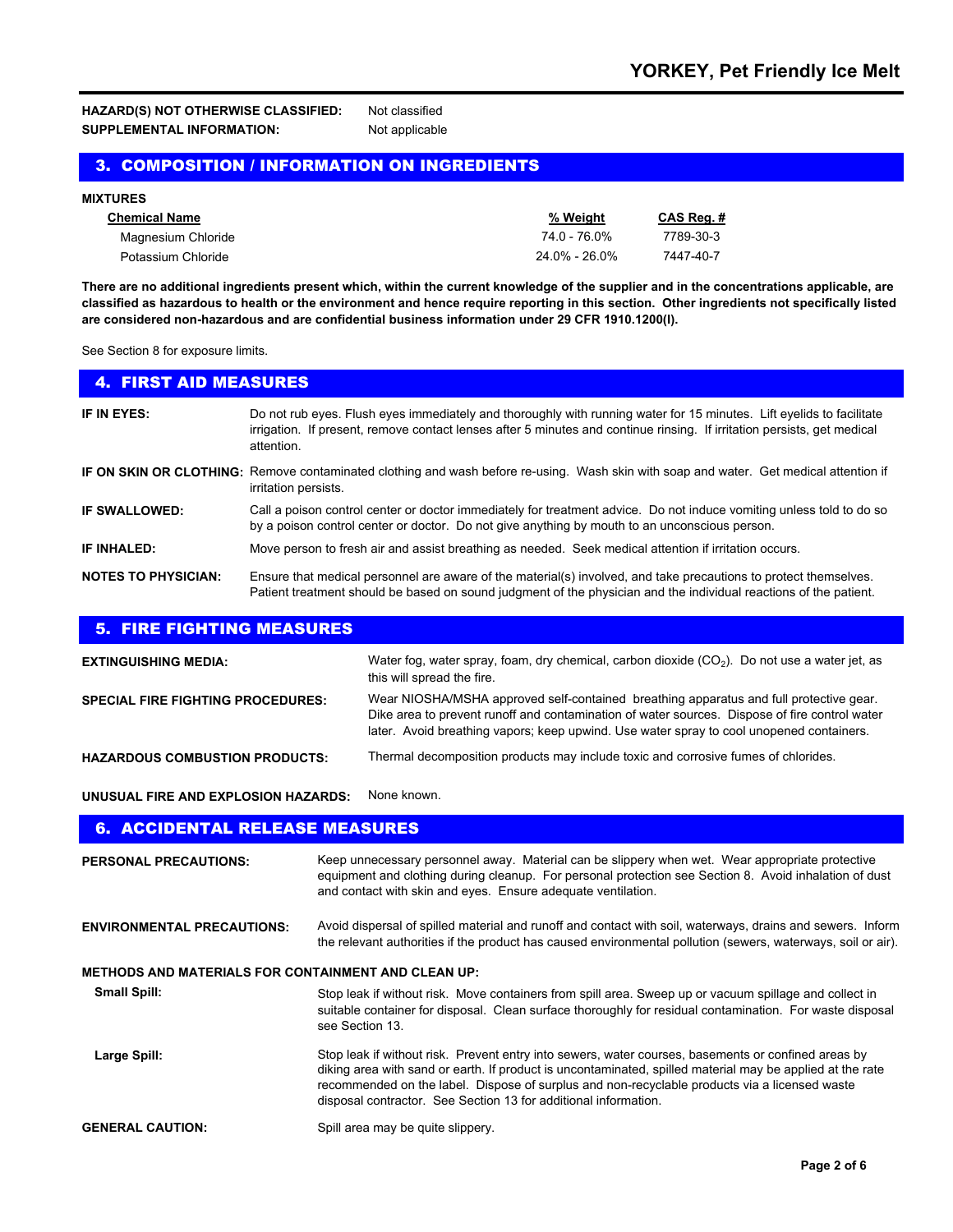# 7. HANDLING AND STORAGE

**HANDLING:** Avoid breathing dust. Use only outdoors or in a well ventilated area. Immediately clean up spills that occur during handling. Keep containers closed when not in use. Practice good hygiene after using this material, especially before eating, drinking, smoking, using the toilet, or applying cosmetics.

**STORAGE:** Store in a cool, dry area away from children, feed, and food products. Store away from incompatible materials. Protect packaging from physical damage. Do not re-use empty containers. Protect from exposure to fire conditions. Keep out of reach of children.

**MINIMUM STORAGE TEMP:** Not applicable.

**OTHER PRECAUTIONS:** Consult Federal, state and local laws and regulations pertaining to storage.

#### 8. EXPOSURE CONTROLS / PERSONAL PROTECTION

#### **DEFINITIONS:**

| <b>OSHA:</b>  | Occupational Safety and Health Administration             | TLV:        | Threshold Limit Value            |
|---------------|-----------------------------------------------------------|-------------|----------------------------------|
| <b>ACGIH:</b> | American Conference of Governmental Industrial Hygienists | <b>REL:</b> | NIOSH Recommended Exposure Limit |
| NIOSH:        | National Institute for Occupational Safety and Health     | TWA:        | Time-Weighted Average            |
| PEL:          | OSHA Permissible Exposure Limits                          |             |                                  |

#### **MIXTURE EXPOSURE LIMITS:**

| <b>COMPONENTS</b>                    | <b>OSHA PEL</b>                   | <b>ACGIH TLV</b>                 | <b>NIOSH REL</b> |
|--------------------------------------|-----------------------------------|----------------------------------|------------------|
| Particulates Not Otherwise Regulated | 15 mg/m <sup>3</sup> (total dust) | 10 mg/m <sup>3</sup> (inhalable) | Not Determined   |
|                                      | 5 mg/m <sup>3</sup> (respirable)  | 3 mg/m <sup>3</sup> (respirable) |                  |

For individual exposure limits for the ingredients in this mixture, refer to the SDS for that ingredient. See Section 3 for ingredient listing.

| <b>RESPIRATORY PROTECTION:</b>         | If dust concentration exceeds permissible levels, wear NIOSH approved air-purifying respirator with<br>cartridges/canisters approved for general particulates.                                                                                                                                                                                         |
|----------------------------------------|--------------------------------------------------------------------------------------------------------------------------------------------------------------------------------------------------------------------------------------------------------------------------------------------------------------------------------------------------------|
| <b>ENGINEERING CONTROLS:</b>           | Provide general or local exhaust ventilation systems to maintain airborne concentrations below OSHA<br>PELs or other specified exposure limits to minimize the risk of inhalation of dust. Local exhaust<br>ventilation is preferred.                                                                                                                  |
| <b>PERSONAL PROTECTION EQUIPMENT:</b>  |                                                                                                                                                                                                                                                                                                                                                        |
| Eye / Face Protection:                 | Wear goggles or safety glasses and a full face shield. Contact lenses are not eye protective devices. An<br>emergency eyewash or water supply should be readily accessible to the work area.                                                                                                                                                           |
| <b>Skin Protection:</b>                | Wear suitable gloves when handling this product over long periods. If skin irritation occurs, wear long-<br>sleeve shirt, long pants, and shoes to prevent skin contact.                                                                                                                                                                               |
| <b>Respiratory Protection:</b>         | Wear NIOSH approved respiratory approved respirator if there is a risk of exposure to dust at levels<br>exceeding the exposure limits.                                                                                                                                                                                                                 |
| <b>General Hygiene Considerations:</b> | Always observe good personal hygiene measures, such as washing after handling the material and<br>before eating, drinking, and/or smoking. Never eat, drink, or use tobacco in work areas. Routinely wash<br>work clothing and protective equipment to remove contaminants. Handle in accordance with good<br>industrial hygiene and safety practices. |

# 9. PHYSICAL AND CHEMICAL PROPERTIES

#### **APPEARANCE:**

| <b>Physical State:</b>               | Solid                    | <b>VAPOR PRESSURE:</b>                                | Not determined |
|--------------------------------------|--------------------------|-------------------------------------------------------|----------------|
| Form:                                | Granules/Crystals        | <b>VAPOR DENSITY:</b>                                 | Not determined |
| Color:                               | White and Clear          | <b>VISCOSITY:</b>                                     | Not applicable |
| <b>ODOR:</b>                         | Odorless / Strong Saline | SPECIFIC GRAVITY (H <sub>2</sub> O=1): Not determined |                |
| <b>ODOR THRESHOLD:</b>               | Not determined           | DENSITY (lbs/ft <sup>3</sup> )                        | Not determined |
| pH:                                  | 5.4 - 8.6 @ 5% Solution  | <b>PARTITION COEFFICIENT:</b>                         | Not determined |
| <b>MELTING POINT/FREEZING POINT:</b> | Not applicable           | <b>SOLUBILITY(IES):</b>                               | Appreciable    |
| <b>INITIAL BOILING POINT/RANGE:</b>  | Not applicable           | <b>AUTO-IGNITION TEMP:</b>                            | Not determined |
| <b>FLASH POINT:</b>                  | Non-combustible          | <b>DECOMPOSITION TEMP:</b>                            | Not determined |
| <b>EVAPORATION RATE:</b>             | Not applicable           | <b>EXPLOSIVE PROPERTIES:</b>                          | Not applicable |
|                                      |                          |                                                       |                |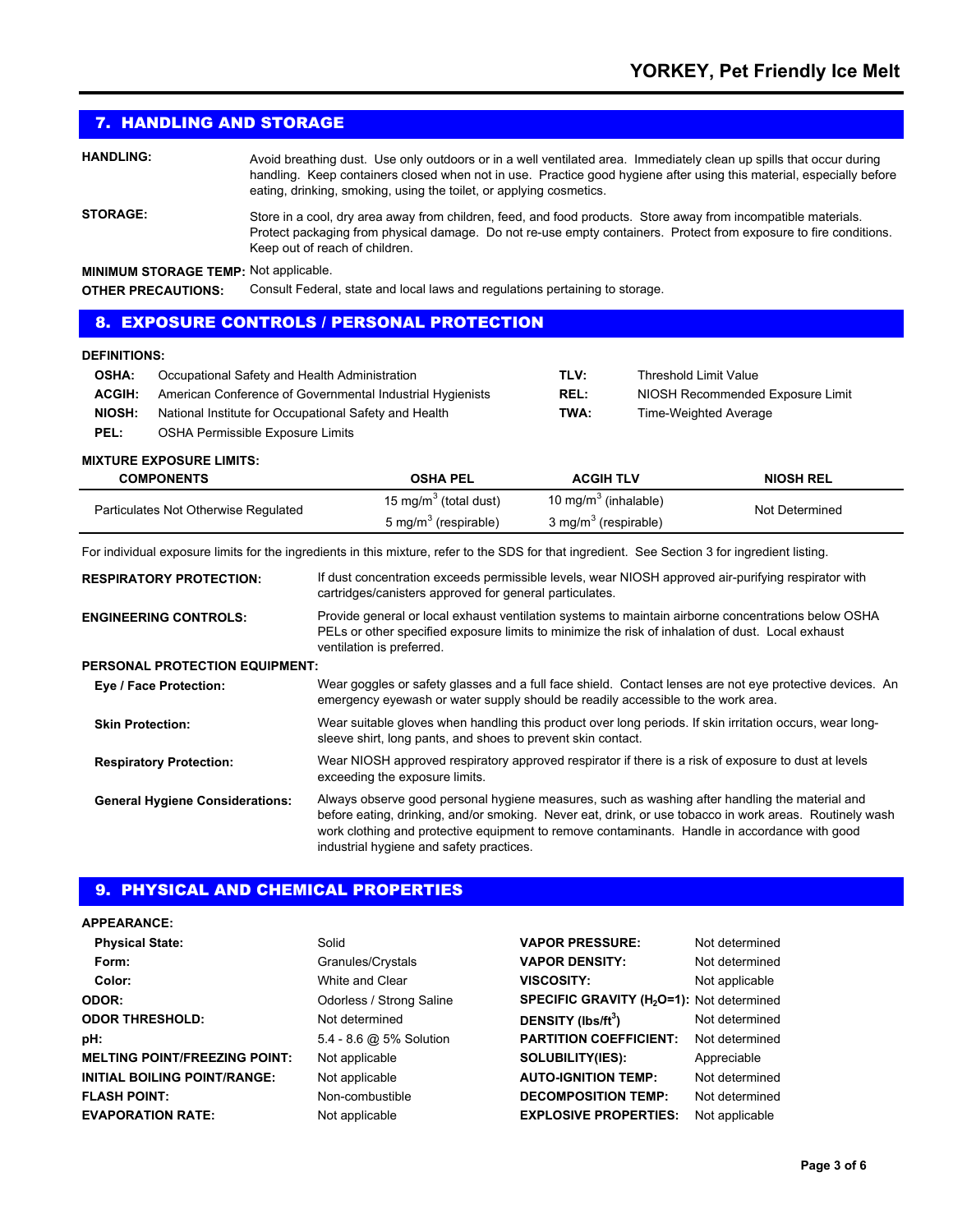| <b>FLAMMABILITY (SOLID, GAS):</b>      | N |
|----------------------------------------|---|
| <b>FLAMMABILITY / EXPOSURE LIMITS:</b> |   |
| <b>Flammability Limit - Lower:</b>     | N |
| <b>Flammability Limit - Upper:</b>     | N |

**ot** determined

## **FLAMMABILITY (FLAMMA): FLAMMABILITY (FLAMMABILITY) CXIDIZING PROPERTIES:** Not determined **OTHER INFORMATION: Flammability Limit Albert - Lower Heat of Combustion:** Not determined

# 10. STABILITY AND REACTIVITY

| <b>REACTIVITY:</b>                         | The product is stable and non-reactive under normal conditions of use, storage and<br>transportation. |
|--------------------------------------------|-------------------------------------------------------------------------------------------------------|
| <b>CHEMICAL STABILITY:</b>                 | The product is stable under normal conditions of use, storage and transportation.                     |
| <b>POSSIBILITY OF HAZARDOUS REACTIONS:</b> | Under normal conditions of storage and use, hazardous reactions will not occur.                       |
| <b>CONDITIONS TO AVOID:</b>                | Moisture. Excessive heat. Contact with incompatible materials.                                        |
| <b>INCOMPATIBLE MATERIALS:</b>             | Strong oxidizing agents, strong acids, bromine trifluoride, nitrogen compounds,                       |
|                                            | furan-2-peroxycarboxylic acid. Mildly corrosive to metals in the presence of moisture.                |
| <b>HAZARDOUS DECOMPOSITION PRODUCTS:</b>   | May include but are not limited to carbon oxides nitrogen oxides phosphorus oxides sulfur             |

**HAZARDOUS DECOMPOSITION PRODUCTS:**

May include but are not limited to carbon oxides, nitrogen oxides, phosphorus oxides, sulfur oxides, ammonia, and chlorine.

# 11. TOXICOLOGICAL INFORMATION

| <b>ACUTE TOXICITY:</b>             |                                                                                                                                                                                                                                                              |
|------------------------------------|--------------------------------------------------------------------------------------------------------------------------------------------------------------------------------------------------------------------------------------------------------------|
| Eye Effects:                       | Based on component data, moderate irritation is anticipated.                                                                                                                                                                                                 |
| <b>Skin Effects:</b>               | Based on component data, mild irritation is anticipated.                                                                                                                                                                                                     |
| <b>Acute Inhalation Effects:</b>   | Based on component data, product is not considered to be acutely toxic via inhalation.                                                                                                                                                                       |
| <b>Acute Oral Effects:</b>         | Estimated $LD_{50} > 3,000$ mg/kg                                                                                                                                                                                                                            |
| <b>Effects From Over Exposure:</b> | Dust may be irritating to mucous membranes. May cause skin and eye irritation with stinging sensation.<br>Ingesting large quantities may cause gastrointestinal irritation with nausea, vomiting, epigastric distress,<br>abdominal discomfort and diarrhea. |
| <b>CHRONIC TOXICITY:</b>           |                                                                                                                                                                                                                                                              |
| <b>Chronic Effects:</b>            | None known                                                                                                                                                                                                                                                   |
| Carcinogenicity:                   | None known                                                                                                                                                                                                                                                   |
| Mutagenicity:                      | None known                                                                                                                                                                                                                                                   |
| Teratogenicity:                    | None known                                                                                                                                                                                                                                                   |
| <b>Reproductive Toxicity:</b>      | None known                                                                                                                                                                                                                                                   |
| <b>POTENTIAL HEALTH EFFECTS:</b>   |                                                                                                                                                                                                                                                              |
| Inhalation:                        | Dust may irritate upper respiratory tract.                                                                                                                                                                                                                   |
| Skin:                              | May cause mild skin irritation including temporary redness and itching.                                                                                                                                                                                      |
| Eyes:                              | Causes moderate but temporary eye irritation.                                                                                                                                                                                                                |
| Ingestion:                         | May be harmful if swallowed.                                                                                                                                                                                                                                 |

# 12. ECOLOGICAL INFORMATION

| <b>ECOTOXICITY SUMMARY:</b>                                                                                                                                                                   | The product is not classified as environmentally hazardous. However, this does not exclude the possibility<br>that large or frequent spills can have a harmful or damaging effect on the environment. Dissolution of<br>large quantities in water may create an elevated level of salinity that may be harmful to fresh water<br>aquatic species and to plants that are not salt-tolerant. |                                                             |                                                                      |  |
|-----------------------------------------------------------------------------------------------------------------------------------------------------------------------------------------------|--------------------------------------------------------------------------------------------------------------------------------------------------------------------------------------------------------------------------------------------------------------------------------------------------------------------------------------------------------------------------------------------|-------------------------------------------------------------|----------------------------------------------------------------------|--|
| <b>ECOTOXICITY DATA:</b><br><b>Fish Acute and Prolonged Toxicity:</b><br>Aquatic Invertebrate Acute Toxicity: Not determined for this mixture.<br><b>Bird Acute &amp; Prolonged Toxicity:</b> | Not determined for this mixture.<br>Not determined for this mixture.                                                                                                                                                                                                                                                                                                                       | <b>Aquatic Plant Toxicity:</b><br><b>Honeybee Toxicity:</b> | Not determined for this mixture.<br>Not determined for this mixture. |  |
| <b>PERSISTENCE AND DEGRADABILITY:</b> Not determined for this mixture.<br><b>BIOACCUMULATIVE POTENTIAL:</b><br><b>MOBILITY IN SOIL:</b><br><b>OTHER ADVERSE EFFECTS:</b>                      | Not determined for this mixture.<br>Not determined for this mixture.<br>No other adverse environmental effects (e.g. ozone depletion, photochemical ozone creation potential,                                                                                                                                                                                                              |                                                             |                                                                      |  |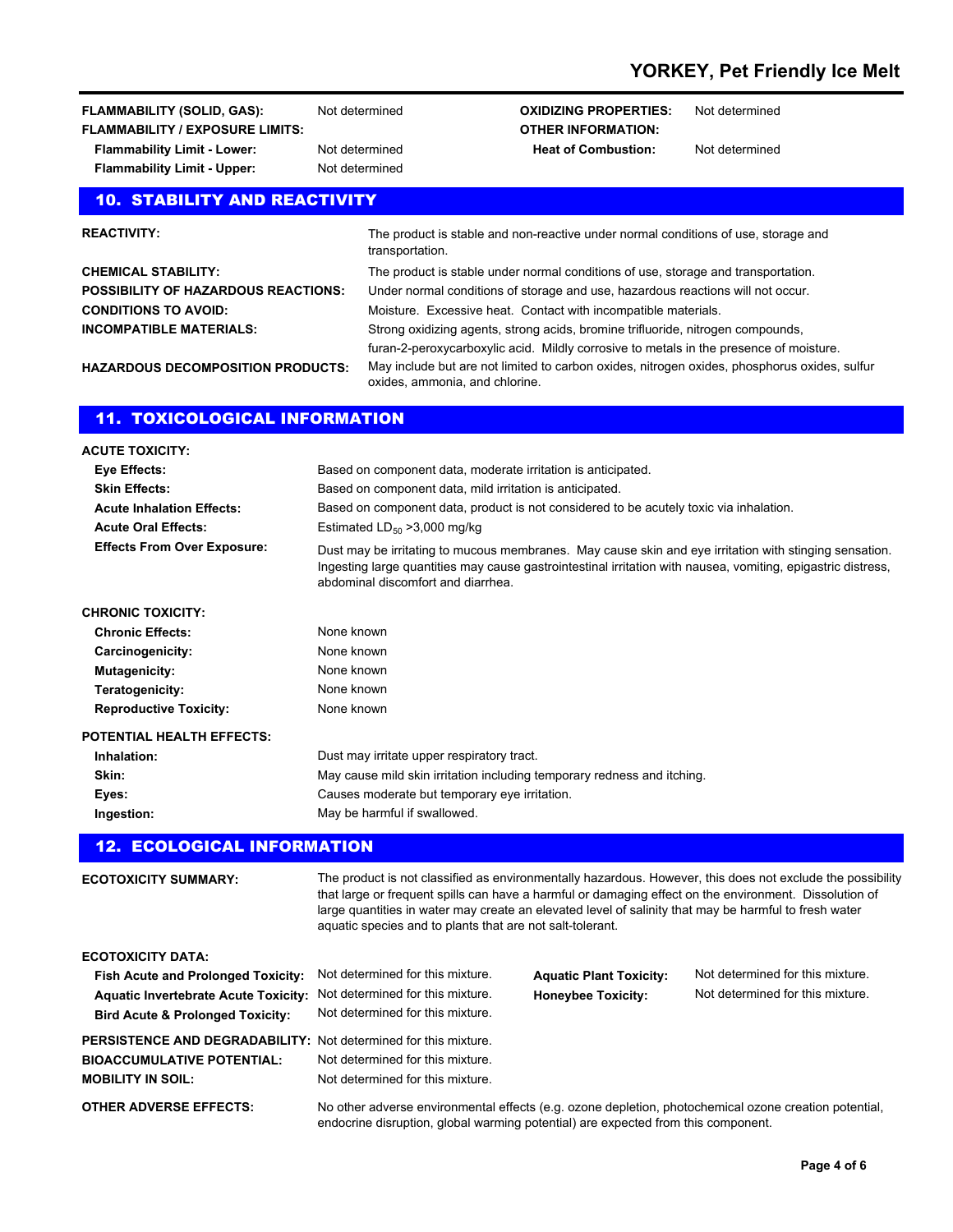For individual toxicity analysis for the ingredients in this mixture, refer to the SDS for that ingredient. See Section 3 for ingredient listing.

#### 13. DISPOSAL CONSIDERATIONS

#### **WASTE TREATMENT METHODS**

#### **PRODUCT:**

**Methods of Disposal:** Dispose of in accordance with applicable Federal, state, and local laws and regulations. Do not allow this material to drain into sewers, drains, or waterways.

#### **PACKAGING:**

**Methods of Disposal:** Ensure all product has been emptied from the bag/sack. Dispose of emptied container in accordance with applicable Federal, state, and local laws and regulations. Do not re-use empty bag.

RCRA CHARACTERISTICS: It is the responsibility of the individual disposing of this product to determine the RCRA classification and hazard status of the waste.

#### 14. TRANSPORTATION INFORMATION

| US DOT:                                     | Not regulated by the U.S. Department of Transportation as a hazardous material for ground shipment. |                                                                                |         |
|---------------------------------------------|-----------------------------------------------------------------------------------------------------|--------------------------------------------------------------------------------|---------|
| IMDG:                                       | Not determined                                                                                      |                                                                                |         |
| <b>IATA:</b>                                | Not determined                                                                                      |                                                                                |         |
| <b>HAZARD CLASS:</b>                        | None                                                                                                | <b>C.A.S. NUMBER:</b>                                                          | Mixture |
| <b>REPORTABLE QUANTITY: None</b>            |                                                                                                     | <b>D.O.T. NUMBER:</b>                                                          | None    |
| <b>LABELS REQUIRED:</b>                     | None                                                                                                | <b>HAZARD WASTE NO:</b>                                                        | None    |
| <b>PLACARD:</b>                             | None                                                                                                | <b>EPA REGISTRATION NO:</b>                                                    | None    |
| <b>U.S. SURFACE FREIGHT CLASSIFICATION:</b> |                                                                                                     | Ice Melting Compounds (Manufactured Ice Melt), NOI, DRY (NMFC 50225, CLASS 50) |         |

# 15. REGULATORY INFORMATION

**US FEDERAL REGULATION** This product is not known to be a "Hazardous Chemical" as defined by the OSHA Hazard Communication Standard, 29 CFR 1910.1200.

**TSCA INVENTORY:** All components are listed or exempt from listing on the TSCA Inventory

**NFPA HAZARD RATING:** 

| Least    |  |
|----------|--|
| Slight   |  |
| Moderate |  |
| High     |  |
| Severe   |  |

| <b>Health</b>       |
|---------------------|
| <b>Flammability</b> |
| <b>Reactivity</b>   |

#### **SUPERFUND AMENDMENTS AND REAUTHORIZATION ACT OF 1986 (SARA):**

| <b>SARS Title III Hazard Categories:</b>                                                                                                                   | Immediate Hazard | No            |  | Pressure Hazard          | No |
|------------------------------------------------------------------------------------------------------------------------------------------------------------|------------------|---------------|--|--------------------------|----|
|                                                                                                                                                            | Delayed Hazard   | No.           |  | Reactivity Hazard        | No |
|                                                                                                                                                            | Fire Hazard      | No            |  |                          |    |
| <b>SARA 302 EXTREMELY HAZARDOUS SUBSTANCE:</b>                                                                                                             |                  | No.           |  |                          |    |
| <b>SARA 311/312 HAZARDOUS CHEMICAL:</b>                                                                                                                    |                  | No.           |  |                          |    |
| <b>SARA 313 (TRI REPORTING):</b><br>Not Regulated                                                                                                          |                  |               |  |                          |    |
| US OSHA SPECIFICALLY REGULATED SUBSTANCE (29 CFR 1910.1001-1050):<br>CERCLA HAZARDOUS SUBSTANCE LISTED (40 CFR 302.4):<br><b>OTHER FEDERAL REGULATIONS</b> |                  |               |  | Not Listed<br>Not Listed |    |
| <b>CLEAN AIR ACT (CAA) SECTION 112:</b>                                                                                                                    |                  |               |  |                          |    |
| <b>Hazardous Air Pollutants (HAPs) List:</b>                                                                                                               |                  | Not Regulated |  |                          |    |
| Accidental Release Prevention (40 CFR 68.130) List:                                                                                                        |                  | Not Regulated |  |                          |    |
| <b>SAFE DRINKING WATER ACT (SDWA):</b>                                                                                                                     |                  | Not Regulated |  |                          |    |
| <b>FOOD AND DRUG ADMINISTRATION (FDA):</b>                                                                                                                 |                  | Not Regulated |  |                          |    |